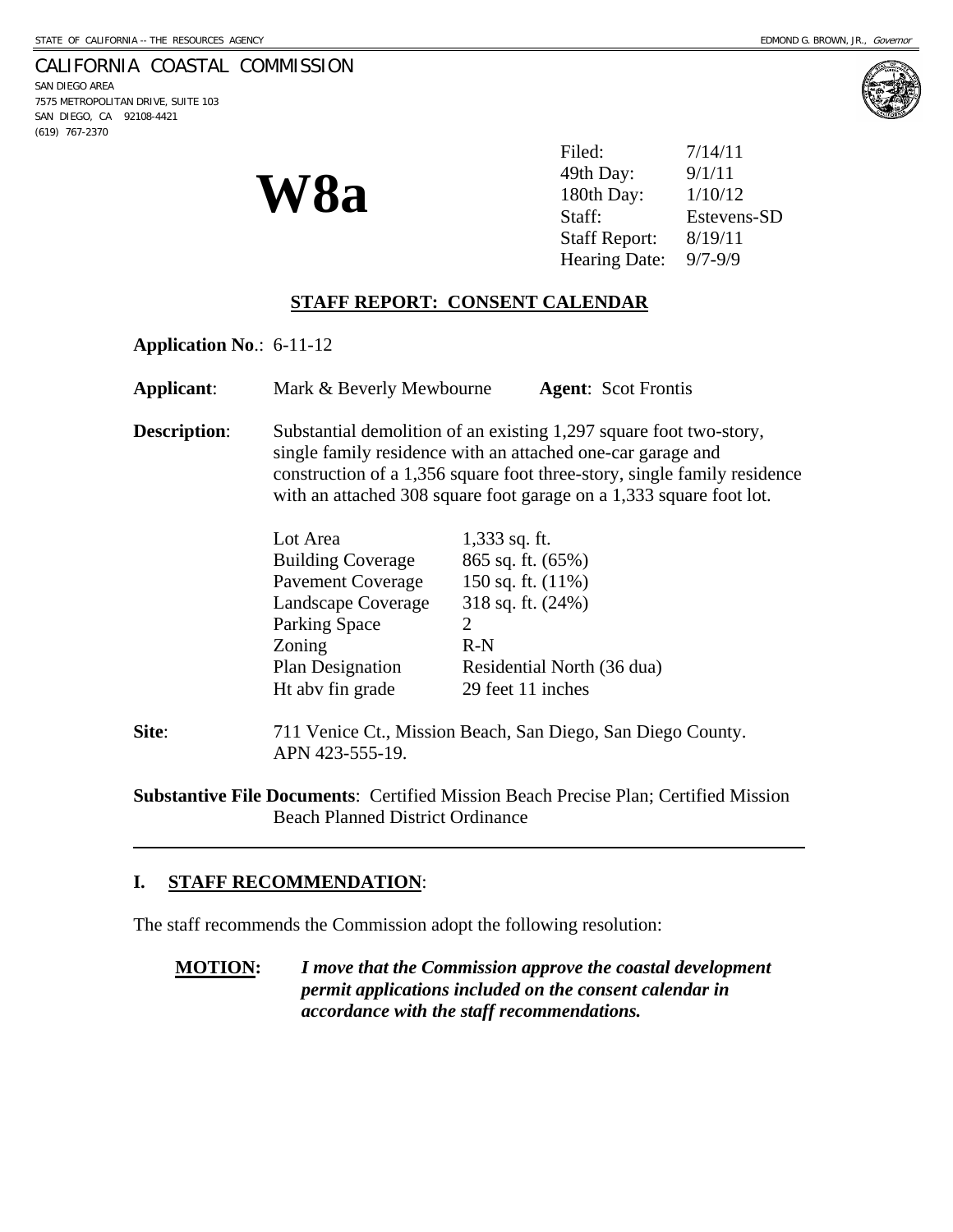## **STAFF RECOMMENDATION TO ADOPT CONSENT CALENDAR:**

Staff recommends a **YES** vote. Passage of this motion will result in approval of all the permits included on the consent calendar. The motion passes only by affirmative vote of a majority of the Commissioners present.

### **II. Standard Conditions**.

See attached page.

## **III. Special Conditions**.

The permit is subject to the following conditions:

**1.** Final Landscape/Yard Area Fence Plans. **PRIOR TO THE ISSUANCE OF THE COASTAL DEVELOPMENT PERMIT**, the applicant shall submit to the Executive Director for review and written approval final landscaping and fence plans approved by the City of San Diego. The plans shall be in substantial conformance with the landscape plans as submitted by Frontis  $+$  Young Architecture on  $7/05/11$ , and shall include the following:

- a. A view corridor a minimum of 10 ft. wide shall be preserved in the north yard area adjacent toVenice Court. All proposed landscaping in the north yard area shall be maintained at a height of three feet or lower (including raised planters) to preserve views towards the ocean.
- b. All landscaping shall be drought-tolerant and, native or non-invasive plant species. All landscape materials within the identified view corridors shall be species with a growth potential not expected to exceed three feet at maturity. No plant species listed as problematic and/or invasive by the California Native Plant Society, the California Invasive Plant Council, or as may be identified from time to time by the State of California shall be employed or allowed to naturalize or persist on the site. No plant species listed as 'noxious weed' by the State of California or the U.S. Federal Government shall be utilized within the property.
- c. Any fencing in the north yard setback areas shall permit public views and have at least 75 percent of its surface area open to light.
- d. A written commitment by the applicant that, five years from the date of the issuance of the coastal development permit for the residential structure, the applicant will submit for the review and written approval of the Executive Director a landscape monitoring report prepared by a licensed Landscape Architect or qualified Resource Specialist that certifies whether the on-site landscaping is in conformance with the landscape plan approved pursuant to this Special Condition. The monitoring report shall include photographic documentation of plant species and plant coverage.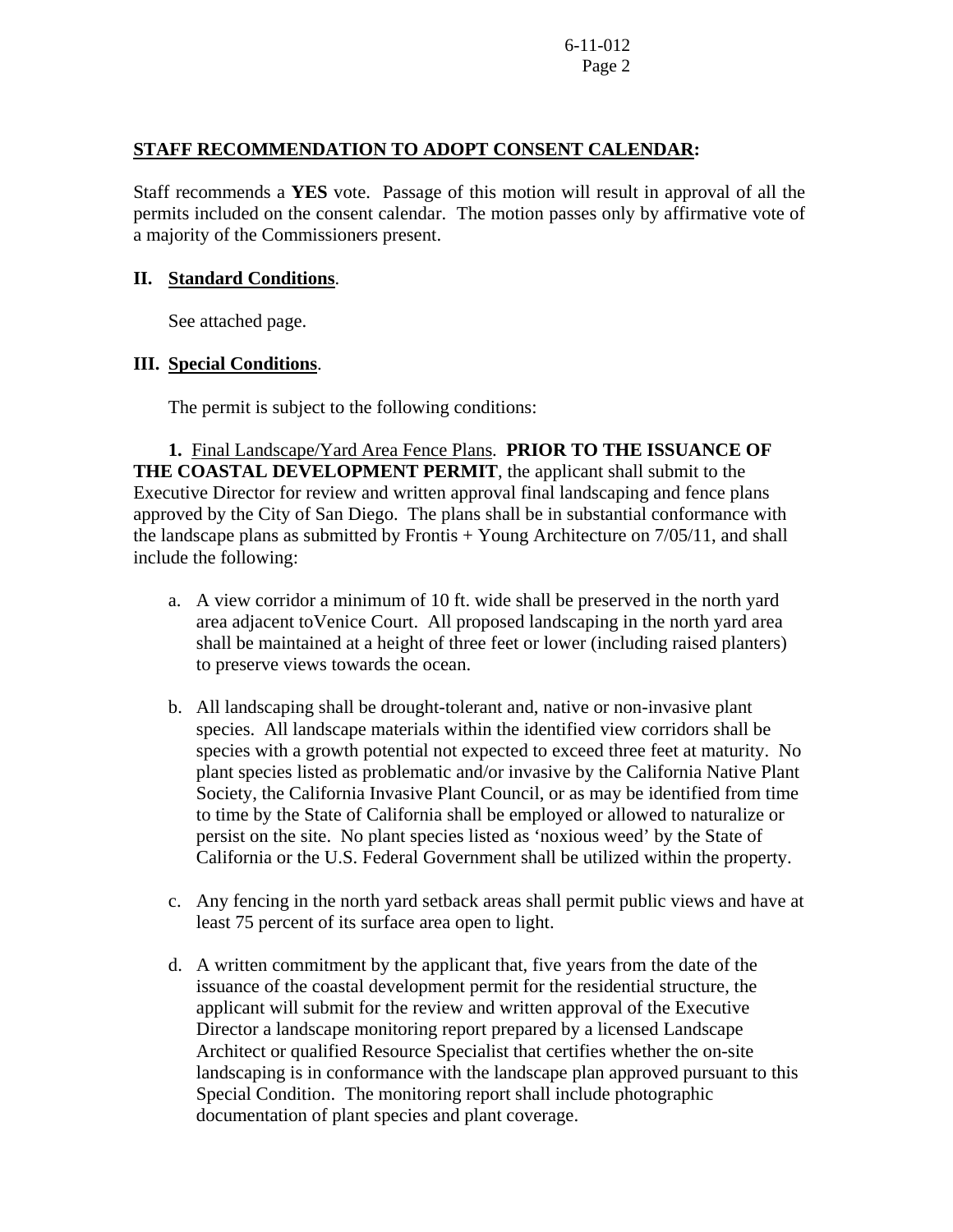If the landscape monitoring report indicates the landscaping is not in conformance with or has failed to meet the performance standards specified in the landscaping plan approved pursuant to this permit, the applicant, or successors in interest, shall submit a revised or supplemental landscape plan for the review and written approval of the Executive Director. The revised landscaping plan must be prepared by a licensed Landscape Architect or Resource Specialist and shall specify measures to remediate those portions of the original plan that have failed or are not in conformance with the original approved plan.

The permittee shall undertake the development in accordance with the approved landscape plans. Any proposed changes to the approved plans shall be reported to the Executive Director. No changes to the plans shall occur without a Commission-approved amendment to the permit unless the Executive Director determines that no such amendment is legally required.

 2. Timing of Construction.No construction shall take place for the project between Memorial Day weekend and Labor Day of any year. Access corridors and staging areas shall be located in a manner that has the least impact on public access via the maintenance of existing public parking areas and traffic flow on coastal access routes (no street closures or use of public parking as staging areas).

 3. Final Plans. **PRIOR TO ISSUANCE OF THE COASTAL DEVELOPMENT PERMIT**, the applicant shall submit final plans for the new single family residence. Said plans shall first be reviewed and approved in writing by the City of San Diego. Said plans shall also be in substantial conformance with the plans submitted by Frontis + Young Architecture on 7/05/11, with this application and shall be subject to the review and written approval of the Executive Director.

The permittee shall undertake the development in accordance with the approved plans. Any proposed changes to the approved plans shall be reported to the Executive Director. No changes to the plans shall occur without a Coastal Commission approved amendment to this coastal development permit amendment unless the Executive Director determines that no additional amendment is legally required.

#### 4.Deed Restriction. **PRIOR TO ISSUANCE OF THE COASTAL**

**DEVELOPMENT PERMIT**, the applicant shall submit to the Executive Director for review and approval documentation demonstrating that the applicant has executed and recorded against the parcel(s) governed by this permit a deed restriction, in a form and content acceptable to the Executive Director: (1) indicating that, pursuant to this permit, the California Coastal Commission has authorized development on the subject property, subject to terms and conditions that restrict the use and enjoyment of that property; and (2) imposing the Special Conditions of this permit as covenants, conditions and restrictions on the use and enjoyment of the Property. The deed restriction shall include a legal description of the entire parcel or parcels governed by this permit. The deed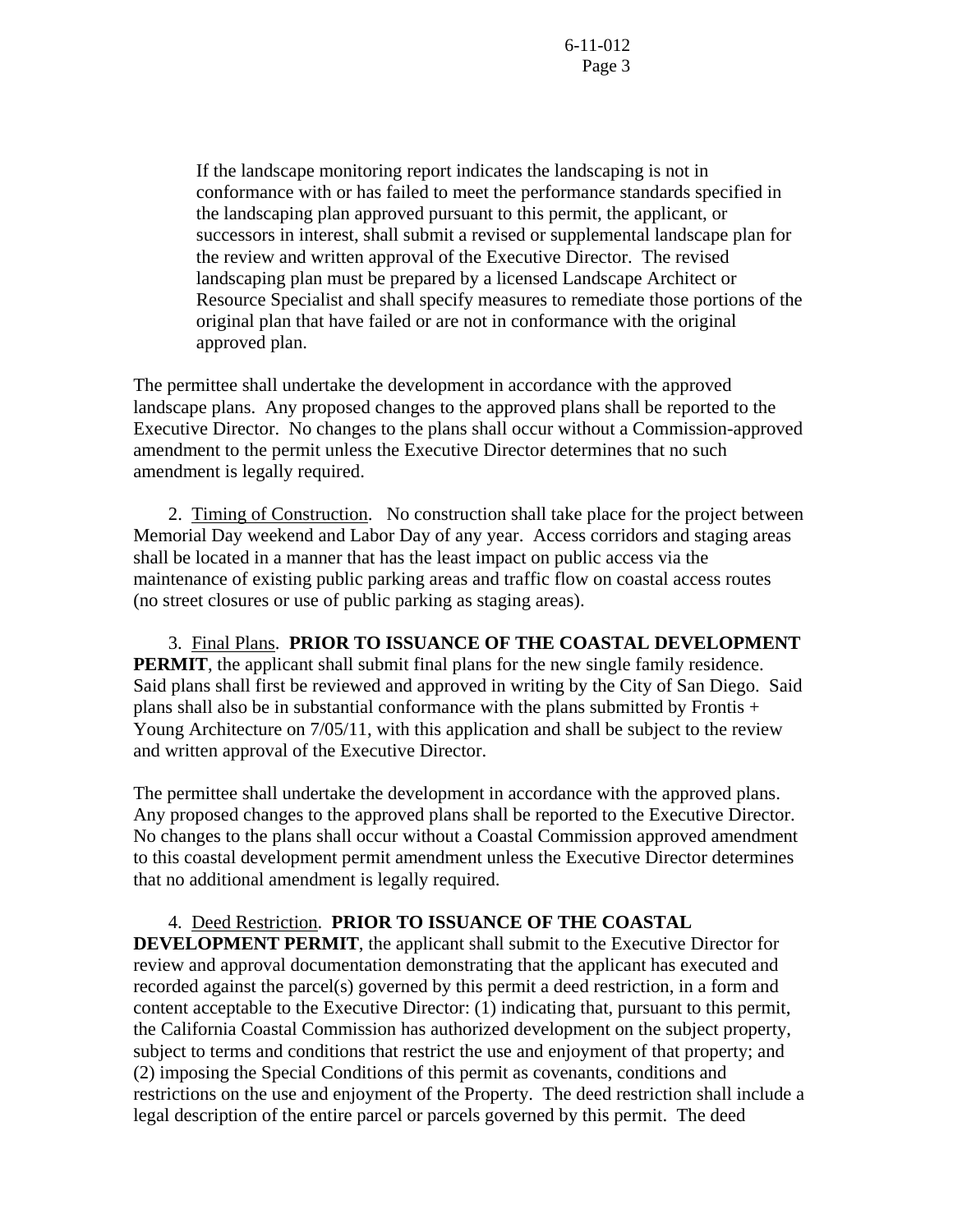restriction shall also indicate that, in the event of an extinguishment or termination of the deed restriction for any reason, the terms and conditions of this permit shall continue to restrict the use and enjoyment of the subject property so long as either this permit or the development it authorizes, or any part, modification, or amendment thereof, remains in existence on or with respect to the subject property.

## **IV. Findings and Declarations.**

The Commission finds and declares as follows:

**A. Detailed Project Description/History**. Proposed is the substantial demolition of a two-story, 1,297 square foot, single-family residence with an attached one-car garage and the construction of a 1,356 square foot, three-story, 29 feet 11 inch high, singlefamily residence with second and third level decks and an attached 308 square foot twocar garage on a 1,333 square foot lot. The subject site is located on the southeast corner of Venice Court and Strandway in the community of Mission Beach in the City of San Diego (see Exhibits #2 and #3).

With regard to potential impacts to public views, Mission Beach is a small peninsulashaped sliver of land located on filled tidelands in Mission Bay Park. It is bordered by the Pacific Ocean to the west and Mission Bay Park to the east (see Exhibit #1). In the Mission Beach community, the public rights-of-way of the various courts and places, which are generally east/west running streets, comprise the community's public view corridors. In addition, the public boardwalk (Ocean Front Walk), which runs north/south along the beach, serves not only as a highly popular public accessway, but also serves as a view corridor along the shoreline. The subject site is only three lots inland from Ocean Front Walk, the pubilc boardwalk, as well as the beach in this area. Thus, there is the potential for the subject development to impact views to the shoreline.

The Commission typically reviews projects to assure that any new proposed development does not encroach into the yard setback areas which could impede public views toward the ocean. In this particular case, the proposed development will observe all required setbacks and public views to the ocean will not be impacted as a result of the proposed structure. However, there is the potential for proposed landscaping in the north side yard area adjacent to Venice Court to impede views to the ocean (both initially and over time, as plant materials/trees mature). Special Condition #1 requires that the applicant submit final landscape plans that require that all proposed landscaping and hardscaping consist of only low level material that does not impede views to the ocean. The permitted landscape elements include plant materials that do not block views (limited to a height of three feet). The condition also stipulates that all landscape materials within the identified view corridors shall be species with a growth potential not expected to exceed three feet at maturity. As conditioned, it can be assured that any landscape improvements proposed in the north side yard setback area will not impede public views toward and along the ocean (see Exhibit #4).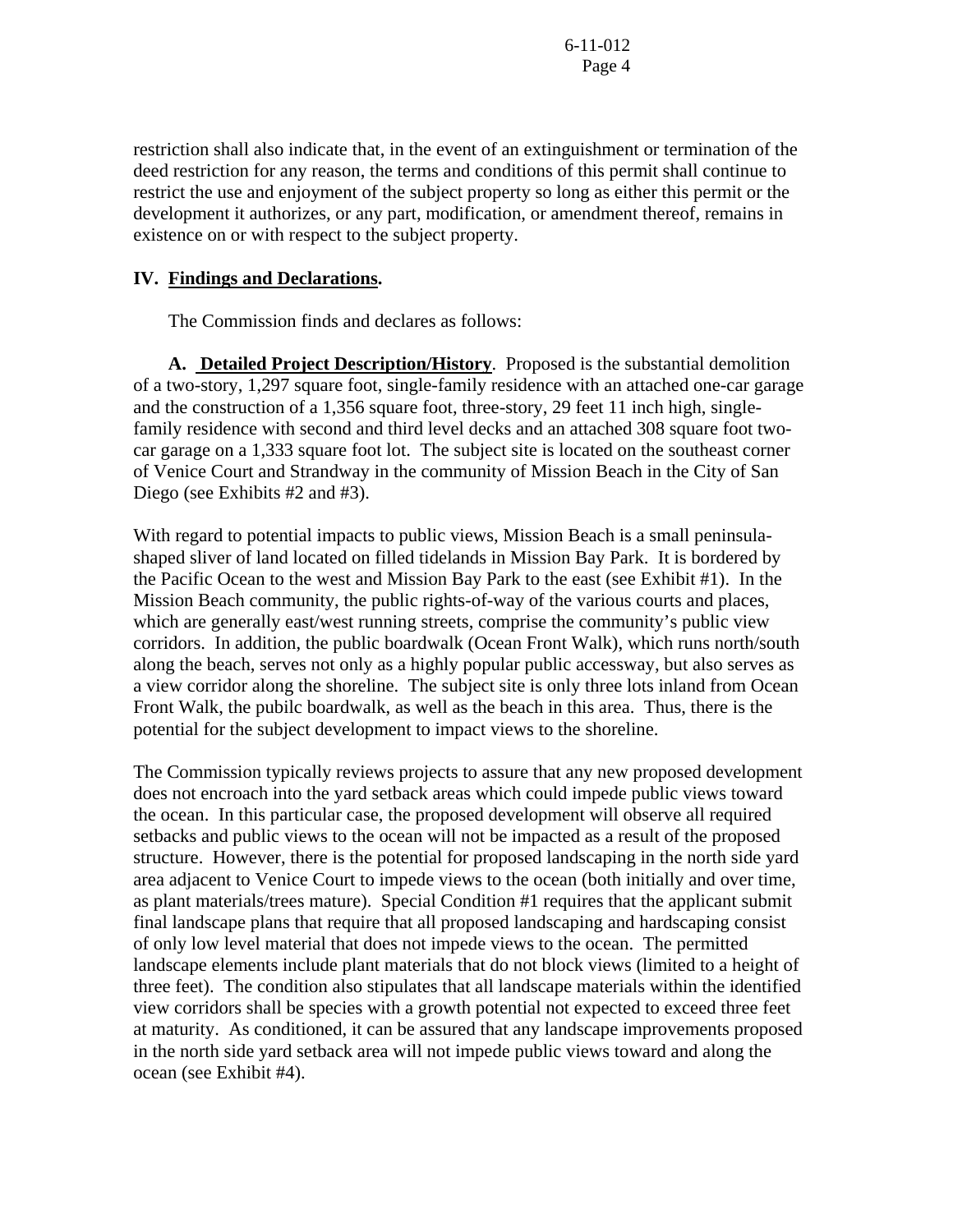With regard to community character, the existing residences in the Mission Beach community vary widely in architectural style and appearance. The proposed structure will be visually compatible with the character of the surrounding neighborhood and the pattern of redevelopment in the area. In addition, to address potential concerns with regard to construction activities on public access on this oceanfront property, Special Condition #2 requires that no work occur between Memorial Day weekend and Labor Day of any year.

As noted above, in order to make way for the proposed new development, the applicant is proposing to demolish an existing single-family residence on the site. The structure was constructed in 1925. The City's certified Land Development Code (LDC) contains regulations pertaining to protection of Historical Resources. Because some of the existing older structures may contain some historical significance, Section 143.0212 of the LDC provides that the City shall determine the need for a site-specific survey for the purposes of obtaining a construction permit or development permit for development for any parcel containing a structure that is 45 or more years old. In this particular case, as noted above, the structure is 86 years old and, as such, it must be determined whether or not the structure has any historical significance. To address this, the City has issued a review cycle letter dated 6/23/11 which concludes that the environmental review has been completed and that based upon the submitted plans, photos and historical records, it has been determined that the building proposed for demolition is not historic and that a historical report is not required. As such, the substantial demolition of the existing structure does not result in any impacts to historical resources.

Special Condition #3 requires that final plans approved by the City of San Diego have been stamped and approved prior to issuance of the coastal development permit. This is to assure that the new development on the site meets the City's zoning requirements (i.e., Planned District Ordinance design requirements). Special Condition #4 requires the permit and findings be recorded to assure future property owners are aware of the permit conditions.

 **B. Community Character /Visual Quality.** The development is located within an existing developed area and, as conditioned, will be compatible with the character and scale of the surrounding area and will not impact public views. Therefore, the Commission finds that the development, as conditioned, conforms to Section 30251 of the Coastal Act.

**C. Public Access/Parking**. As conditioned, the proposed development will not have an adverse impact on public access to the coast or to nearby recreational facilities. As conditioned, the proposed development conforms to Sections 30210 through 30214, Sections 30220 through 30224, Section 30252 and Section 30604(c) of the Coastal Act.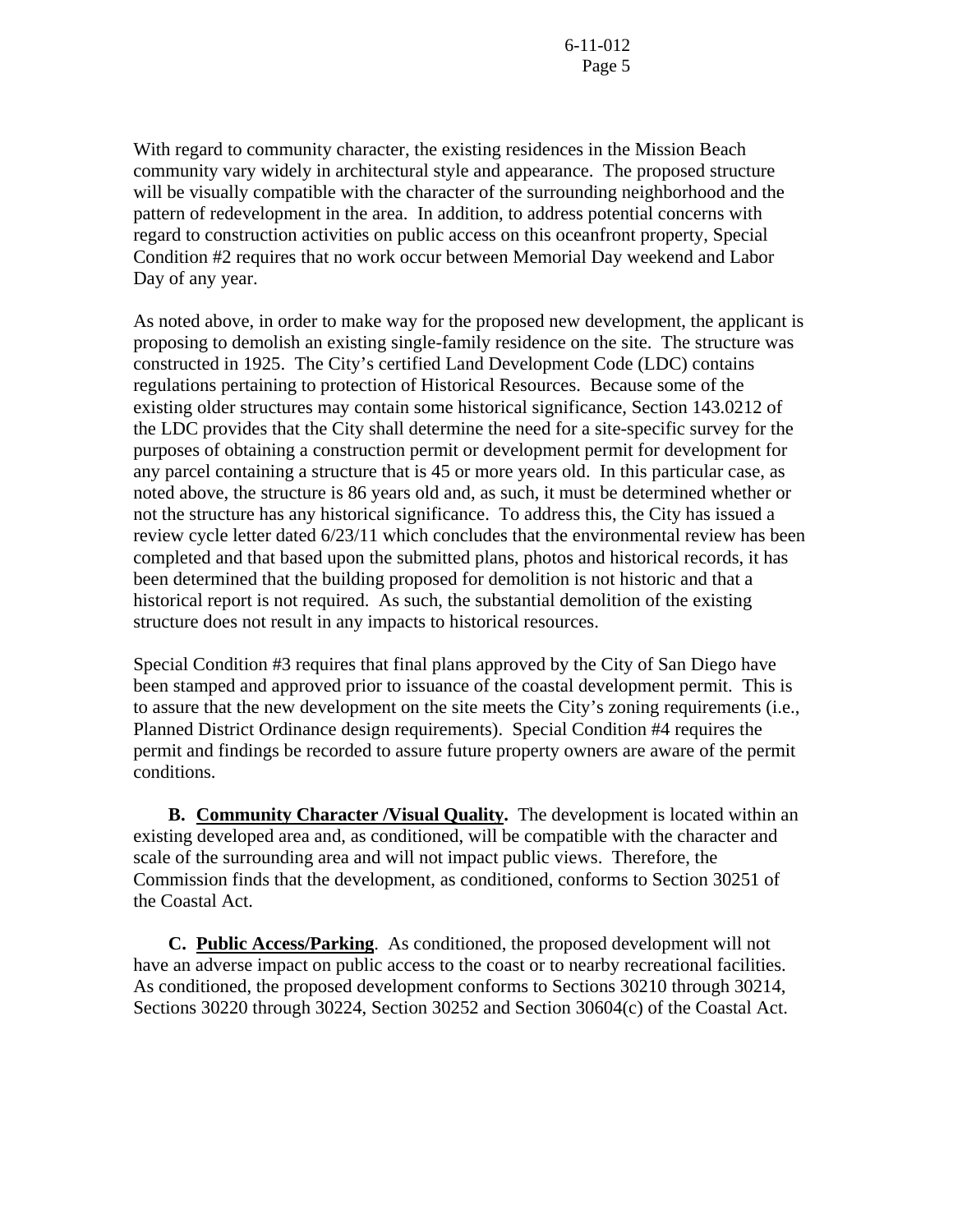**D. Local Coastal Planning**. The subject site is located in an area of original jurisdiction, where the Commission retains permanent permit authority and Chapter 3 of the Coastal Act remains the legal standard of review. As conditioned, the proposed development is consistent with Chapter 3 of the Coastal Act. Approval of the project, as conditioned, will not prejudice the ability of the City of San Diego to continue to implement its certified LCP for the Mission Beach community.

 **E. California Environmental Quality Act**. As conditioned, there are no feasible alternatives or feasible mitigation measures available which would substantially lessen any significant adverse effect which the activity may have on the environment. Therefore, the Commission finds that the proposed project, as conditioned to mitigate the identified impacts, is the least environmentally damaging feasible alternative and is consistent with the requirements of the Coastal Act to conform to CEQA.

# **STANDARD CONDITIONS:**

- 1. Notice of Receipt and Acknowledgment. The permit is not valid and development shall not commence until a copy of the permit, signed by the permittee or authorized agent, acknowledging receipt of the permit and acceptance of the terms and conditions, is returned to the Commission office.
- 2. Expiration. If development has not commenced, the permit will expire two years from the date on which the Commission voted on the application. Development shall be pursued in a diligent manner and completed in a reasonable period of time. Application for extension of the permit must be made prior to the expiration date.
- 3. Interpretation. Any questions of intent or interpretation of any condition will be resolved by the Executive Director or the Commission.
- 4. Assignment. The permit may be assigned to any qualified person, provided assignee files with the Commission an affidavit accepting all terms and conditions of the permit.
- 5. Terms and Conditions Run with the Land. These terms and conditions shall be perpetual, and it is the intention of the Commission and the permittee to bind all future owners and possessors of the subject property to the terms and conditions.

(G:\San Diego\Reports\2011\6-11-012 Mewbourne stfrpt.doc)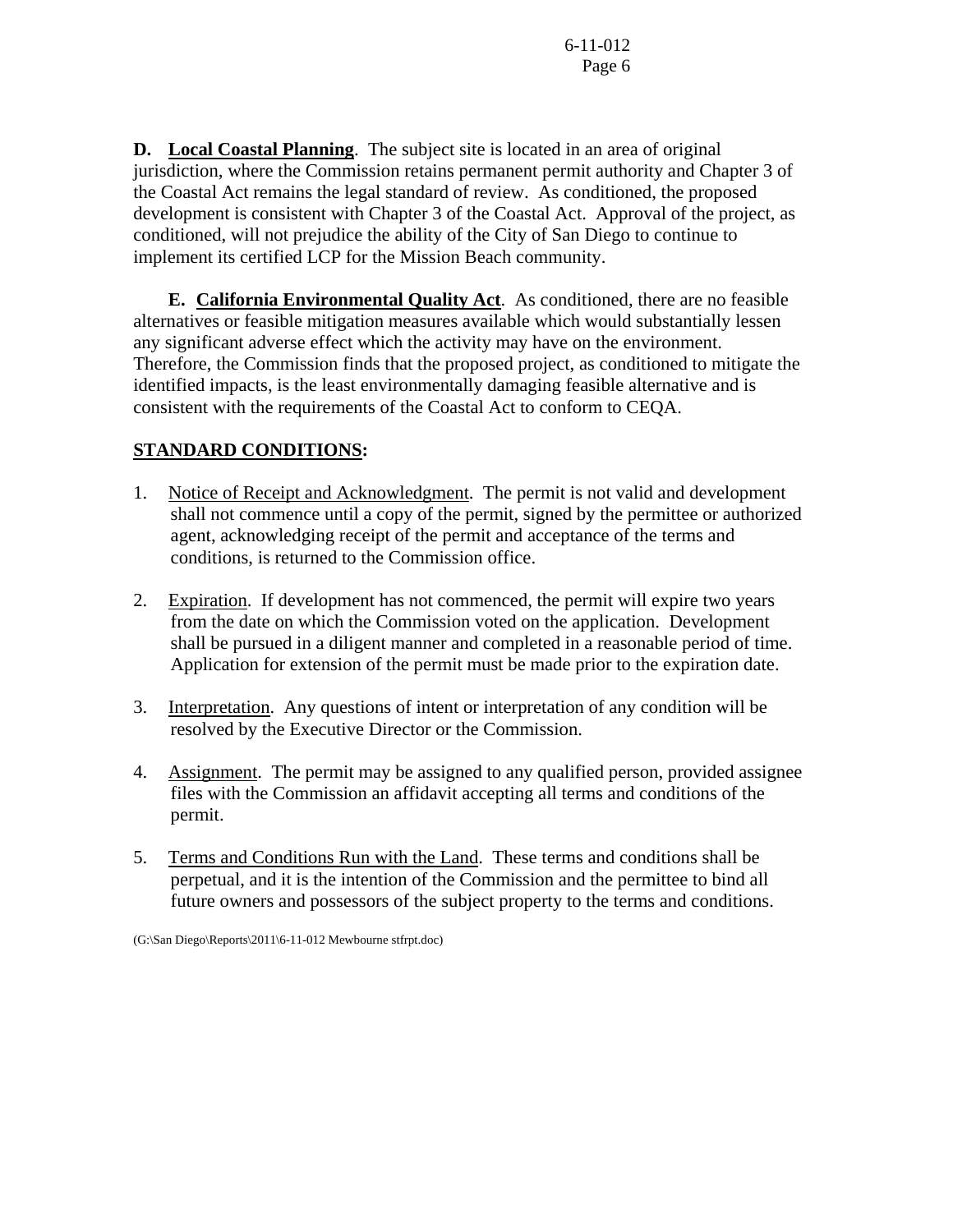# **Project Location**

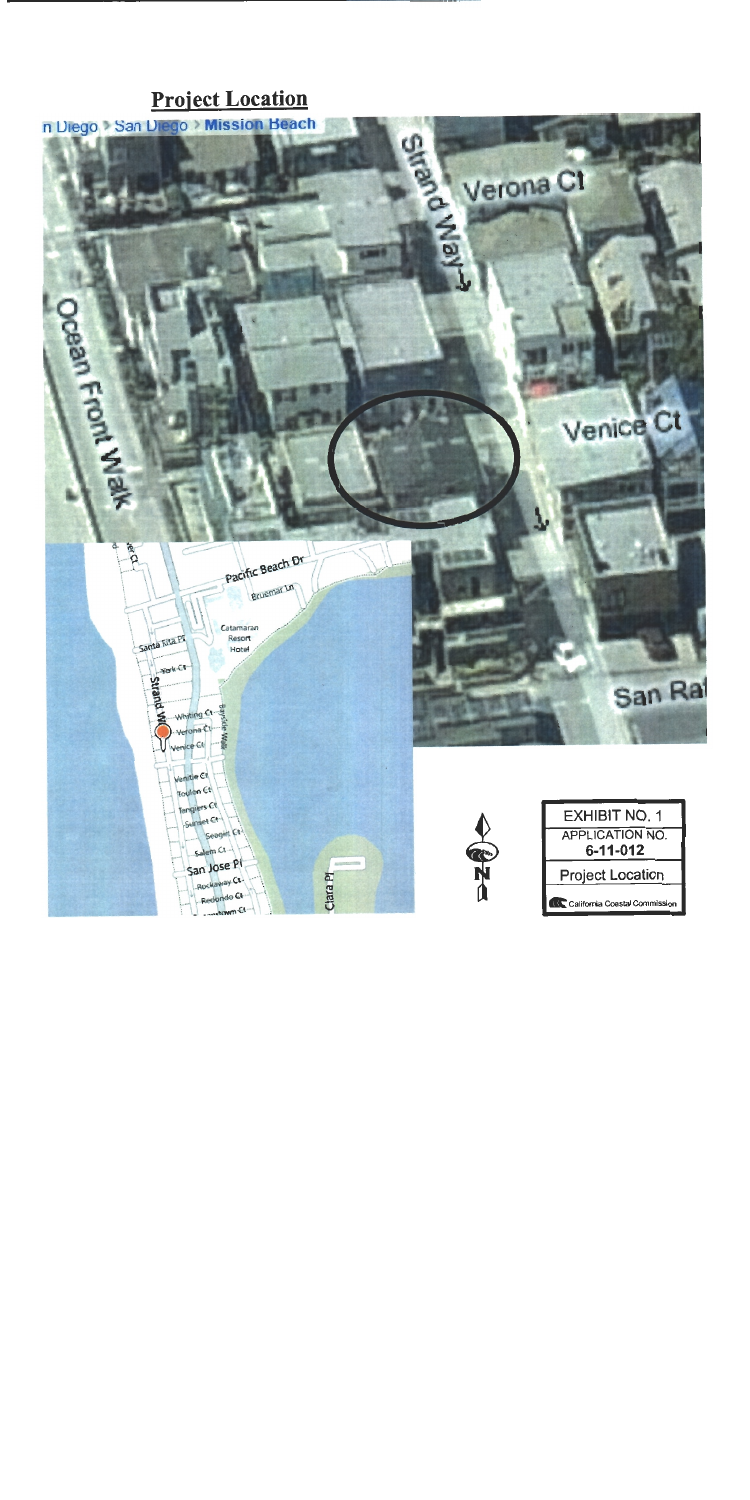

**Site Plan**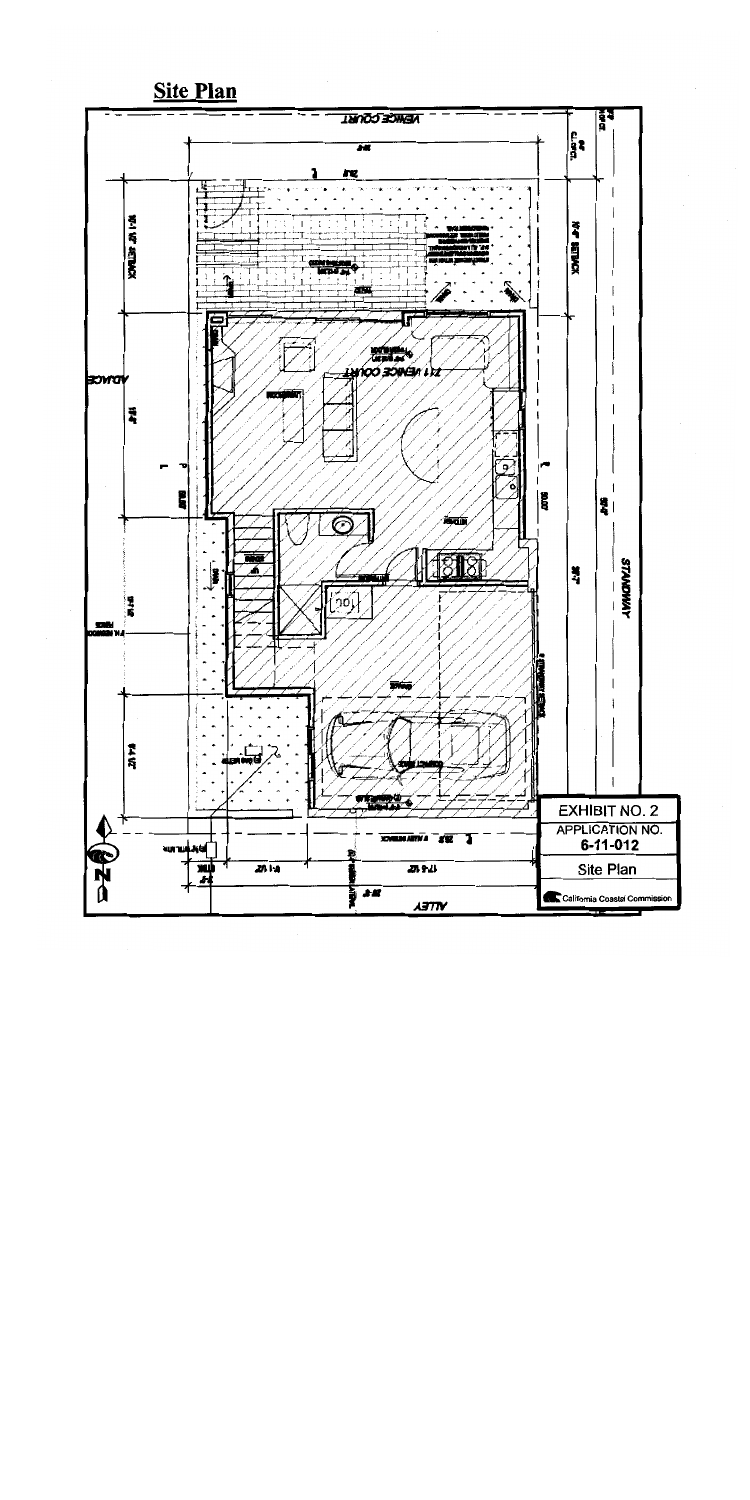